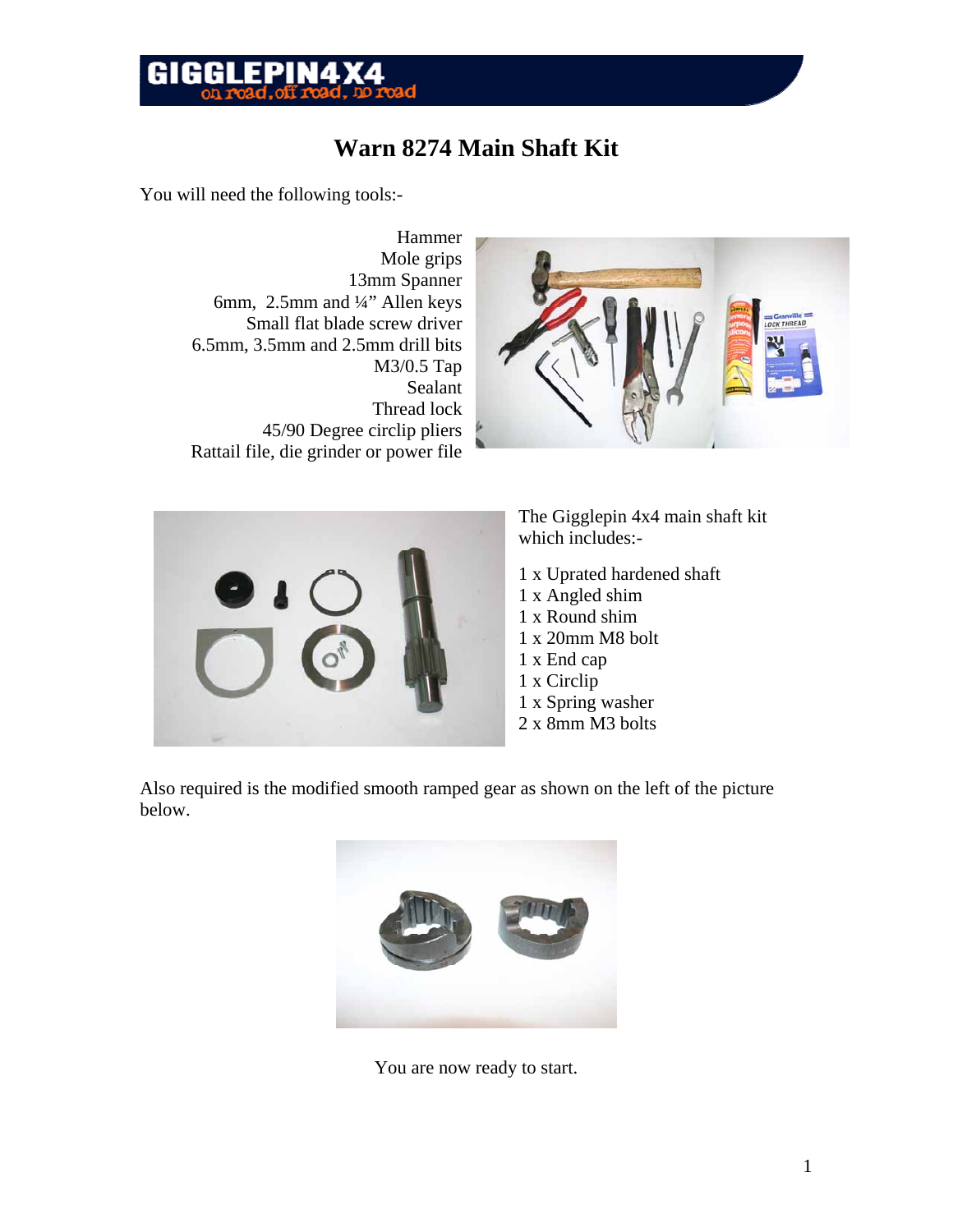#### **FPINAX** GIGGL

Using the ¼" allen key, remove the 3 bolts that secure the upper motor housing and place in a safe location as this will not be required until final reassembly.

At this point, drain the oil from the lower housing of the winch.



Raise the main shaft securing plate and remove the main shaft from the winch housing.





Holding the brake assembly using the mole grips, remove the circlip from the end of the shaft. Remove the brake from the shaft and place in a safe place.

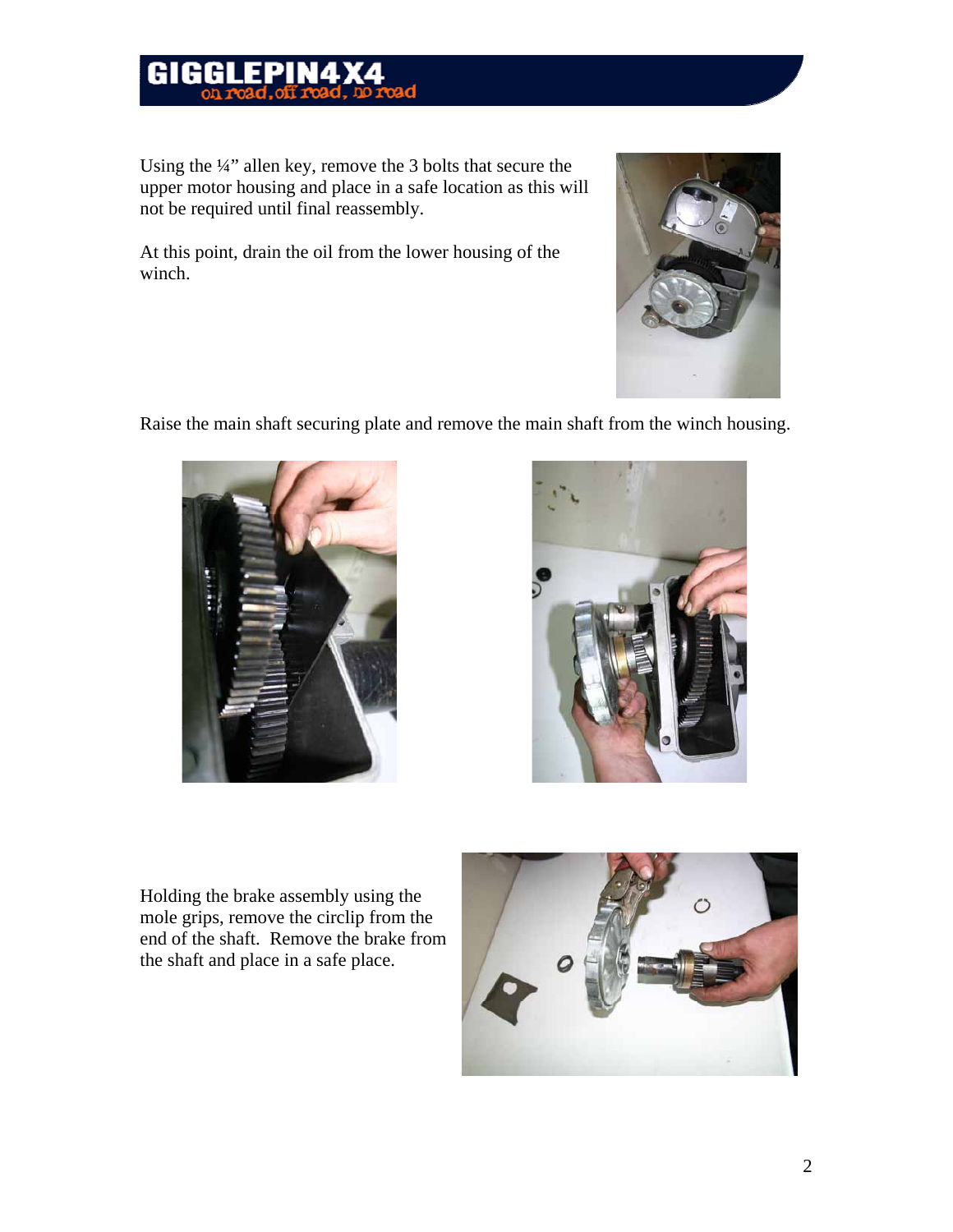### EPIN4 GIGGL

Carefully remove all gears and the o-ring from the main shaft.



Remove drum from lower housing and clean all parts thoroughly. The original main shaft can now be discarded.

### **Reassembly**

Fit the new smooth ramped gear on to the new hardened main shaft, then fit the main shaft o-ring, toothed gear, bronze bush and oil seal.

![](_page_2_Picture_6.jpeg)

![](_page_2_Picture_7.jpeg)

![](_page_2_Picture_8.jpeg)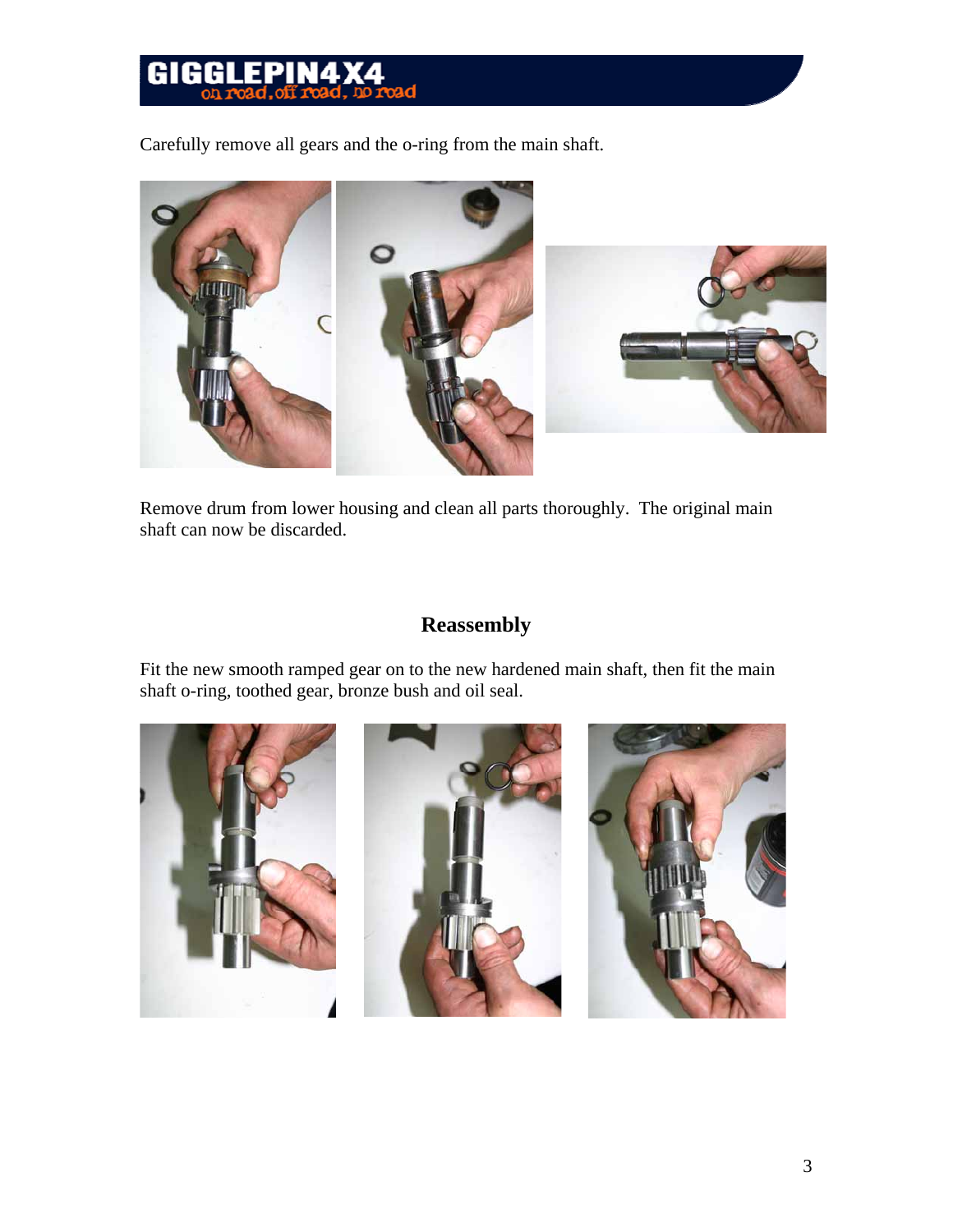## GIGGLEPIN4

Now fit to brake to the main shaft. Do not forget to refit the woodruff keys

![](_page_3_Picture_2.jpeg)

and shims if the original winch had them fitted.

Fit the end cap and retaining bolt using thread lock.

![](_page_3_Picture_5.jpeg)

Using the template supplied, modify the shaft retention plate to allow the new main shaft to fit.

![](_page_3_Picture_7.jpeg)

![](_page_3_Picture_8.jpeg)

Take the now clean lower housing and place a cloth or rag to protect the bearing as shown.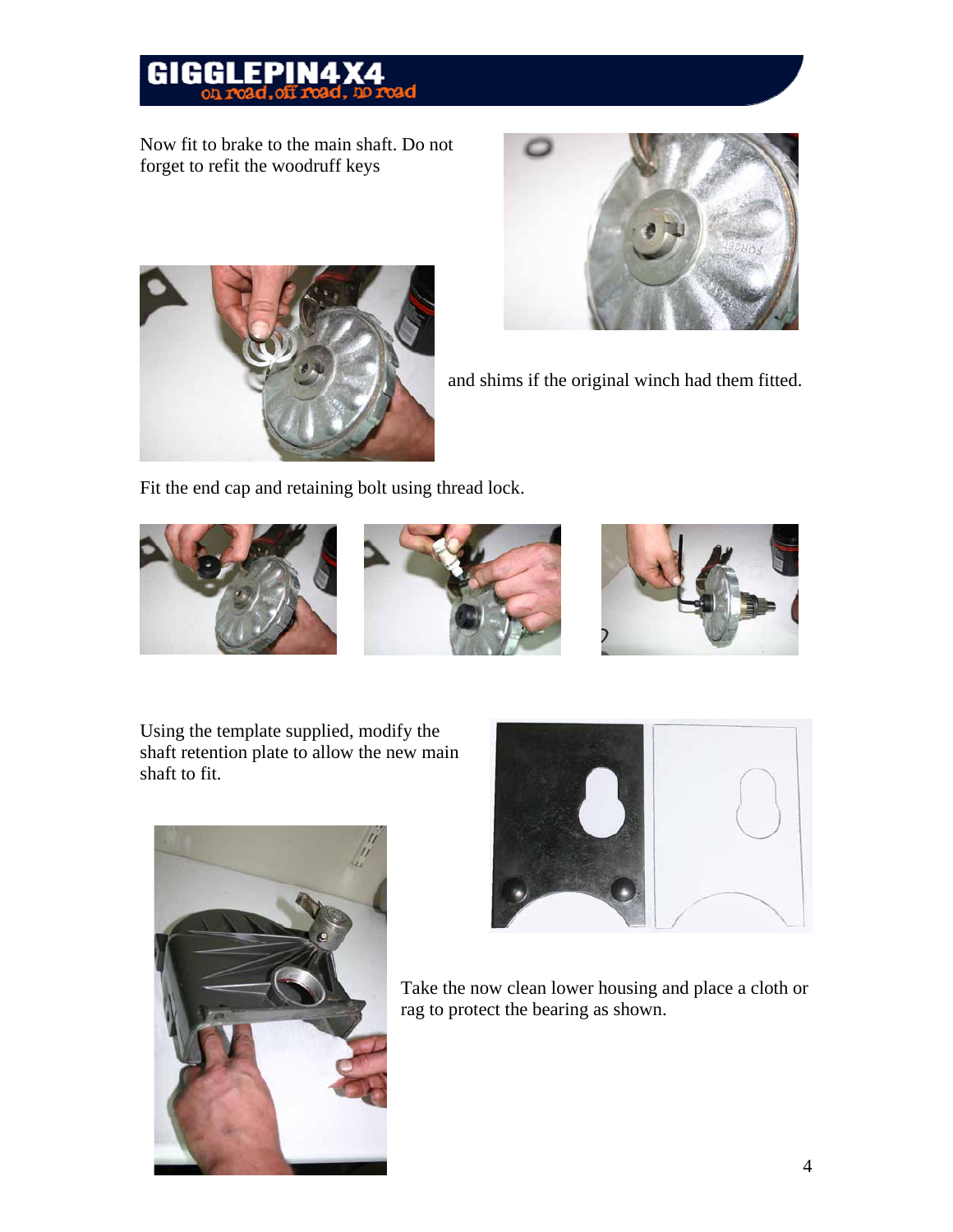#### RI FPIN*a* GIGI

#### **\*PLEASE READ NEXT SECTION CAREFULLY\***

Using the 6.5mm drill bit, place the drill tight into the corner of the casting and without drilling through the case, create an indent, the centre of which will be your guide for the smaller drill bits. Repeat this the other side of the main aperture.

Using the 6.5mm indent as your guide, drill through the casing using the 2.5mm drill bit.

![](_page_4_Picture_4.jpeg)

![](_page_4_Picture_5.jpeg)

#### **Fitting the angular shim**

 Fit the shim to the inside of the casing ensuring it is aligned with the main shaft aperture and that the top of the shim does not protrude past the edge of casing.

![](_page_4_Picture_8.jpeg)

![](_page_4_Picture_9.jpeg)

Once the shim is positioned, secure using a suitable clamping device ( e.g. mole grips)

After carefully checking the alignment, use the existing holes as a guide to drill through the shim using the 2.5mm drill bit.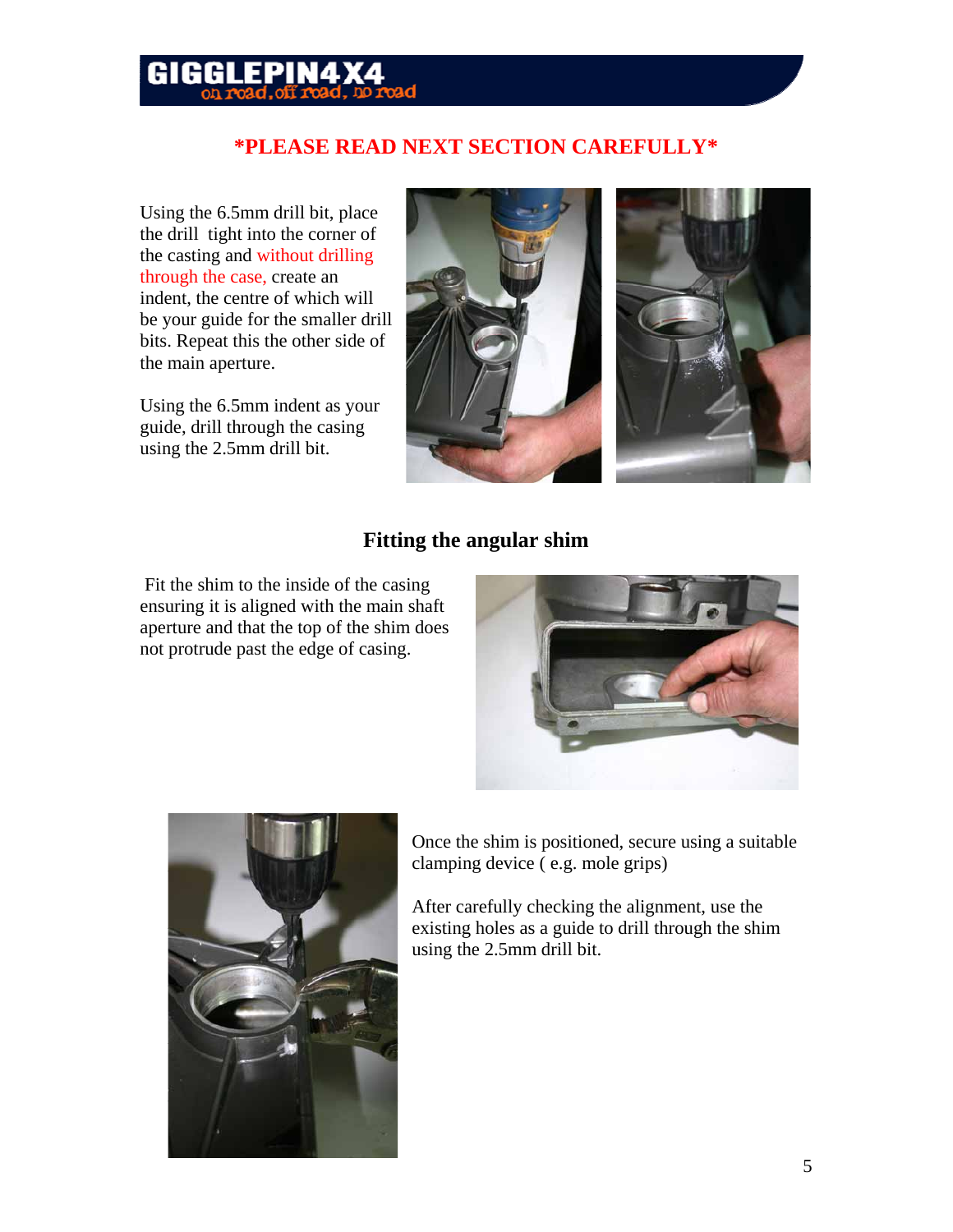#### FPIN4 GIGI

Remove shim from casing and using the M3 tap, tap the 2 holes in the shim (WD40 can be used as a lubricant). Before fitting the shim to the casing, ease the holes in the casing with the 3.5mm dill bit to ease fitting. Then using the 2 M3 bolts supplied fit the shim to casing. \*THREAD LOCK MUST BE USED\*

![](_page_5_Picture_2.jpeg)

![](_page_5_Picture_3.jpeg)

Refit drum and large gear to lower casing, and locate modified retention plate inside casing.

#### \*Remember\*

The large gears inside the winch must be refitted with the step on the side of the gears facing the main shaft aperture.

![](_page_5_Picture_7.jpeg)

![](_page_5_Picture_8.jpeg)

Now insert the main shaft, taking care to fit the large intermediate gear, round shim and circlip. (flat side of the round shim faces circlip)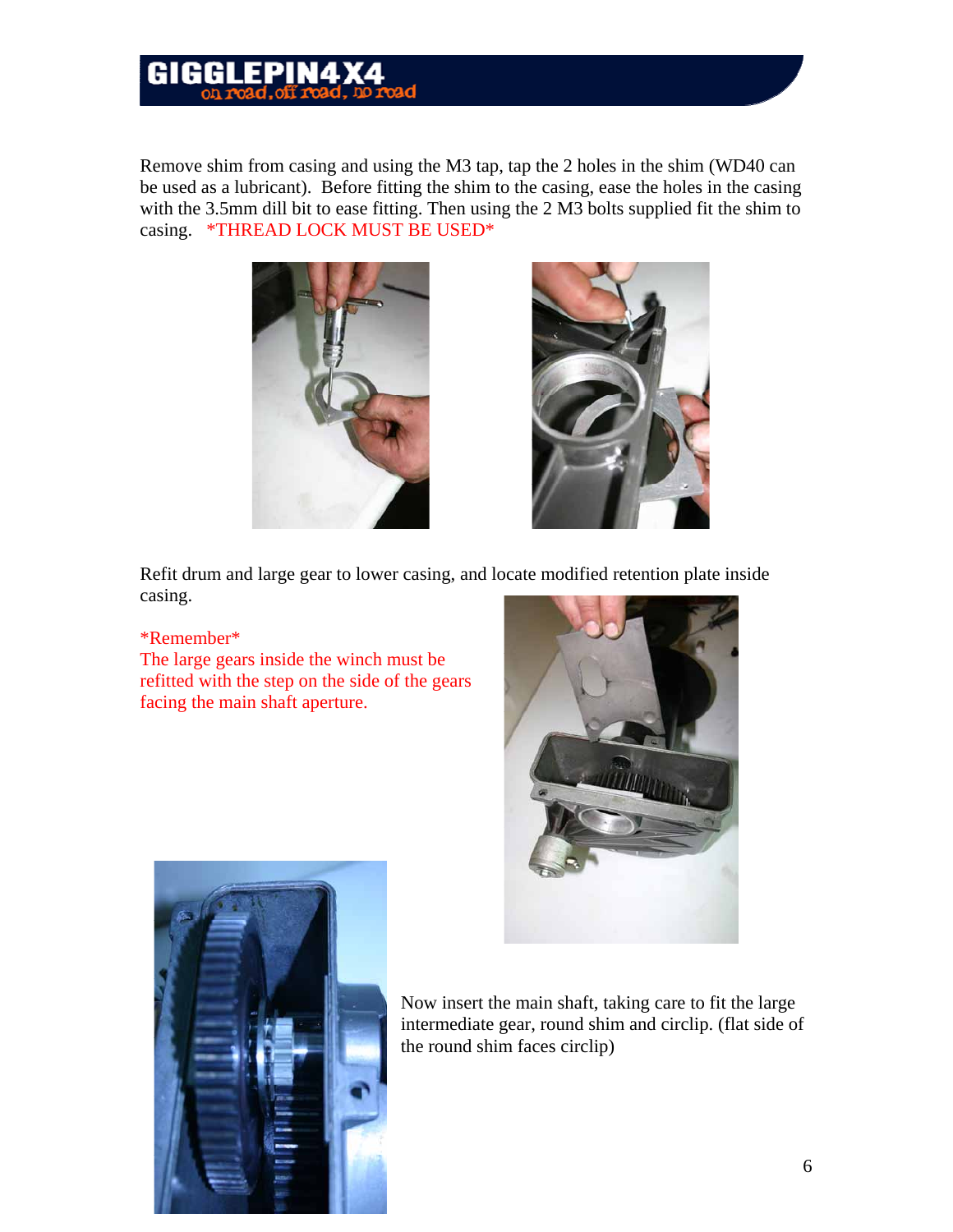![](_page_6_Picture_0.jpeg)

Be certain that the circlip is correctly fastened and that the oil seal and bronze bush are located correctly.

Check the operation of the lower gears by turning the brake or the drum by hand.

![](_page_6_Picture_3.jpeg)

![](_page_6_Picture_4.jpeg)

Now refill the lower casing with 0.2 litres of EP 80/90 or 30 SAE oil

Clean top housing mating surface and apply a bead of silicon or RTV based sealant.

Refit top housing making certain that gears mesh correctly.

We recommend use of thread lock on these bolts.

![](_page_6_Picture_9.jpeg)